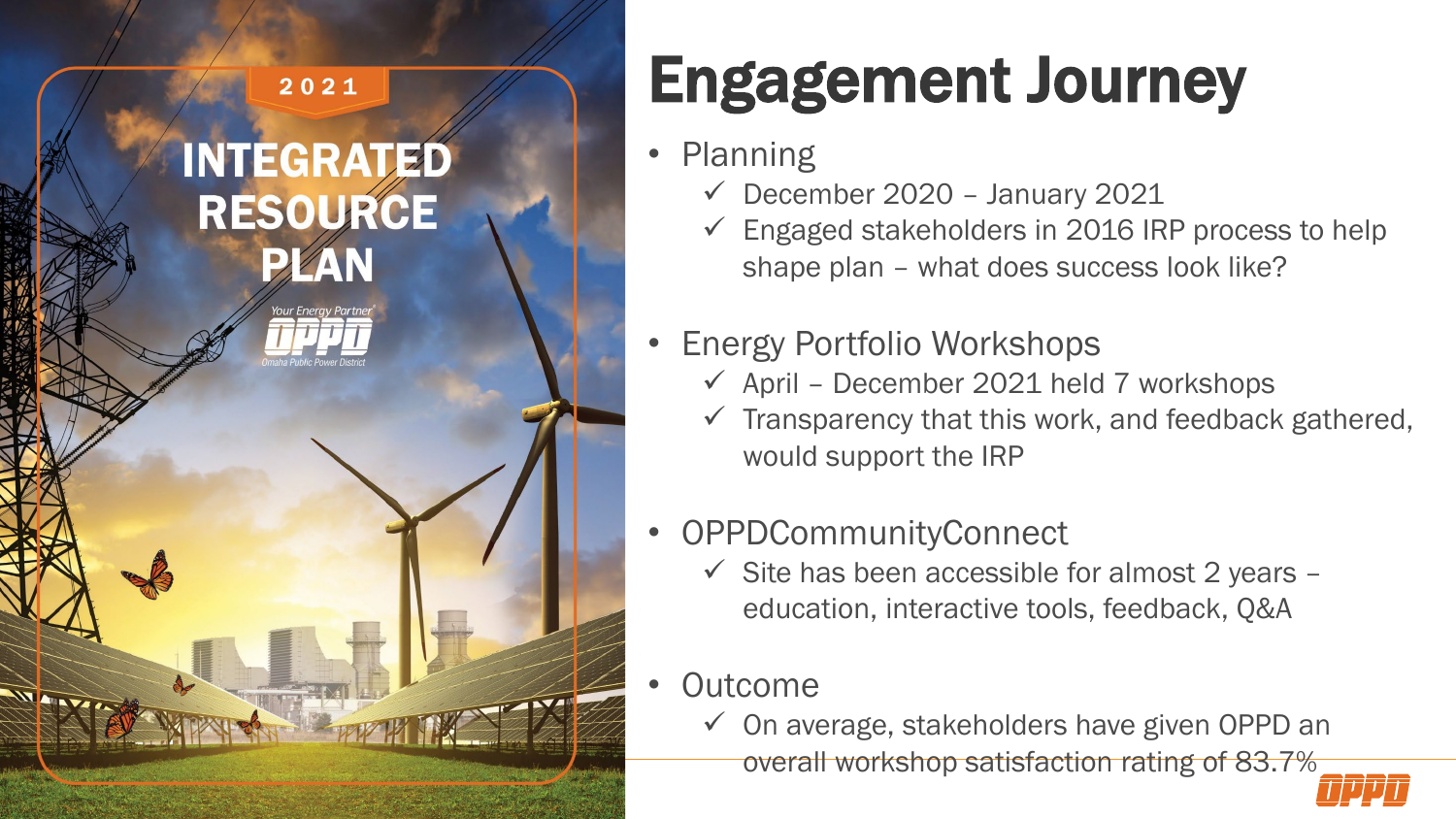#### IRP Internal Communication, Media and Social Media

#### Omaha Public Power District ● January 26 at 10:03 AM . <

Last year, OPPD held several workshops to inform our Pathways to Decarbonization: Energy Portfolio Study to reach our goal of net-zero carbon production by 2050. If you missed the workshops, you can watch the summary video to get caught up on our journey.

This work helps inform our 2021 Integrated Resource Plan (IRP), which details our five-year plan for generating electricity to meet customer demand. The 2021 IRP is now posted and open for public comment. Join us on Feb. 3, for a virtual presentation about our IRP where you can ask questions and provide feedback.

Read the IRP, watch the summary video and register for the presentation: oppdcommunityconnect.com/IRP

Omaha Tilorld-Herald

#### **OPPD's electric power plan is open for** public comment

Nancy Gaarder Feb 2, 2022 Updated Feb 2, 2022

- Employee Communications: 275 attended
	- Internal comm including OPPD News (ON) Stories, Employee Weekly Wrap, Manager Weekly Updates
	- CEO video
	- Executive Leadership Team correspondence to teams
- Board Media Release
	- Included in December and January board meeting news releases
- Media [OWH article;](https://omaha.com/news/state-and-regional/oppds-electric-power-plan-is-open-for-public-comment/article_4ad35958-82d8-11ec-91c5-23b50ec5b52a.html) KFAB mention
- Social media Facebook, Twitter, LinkedIn
	- Total of 13 Organic and Boosted Posts